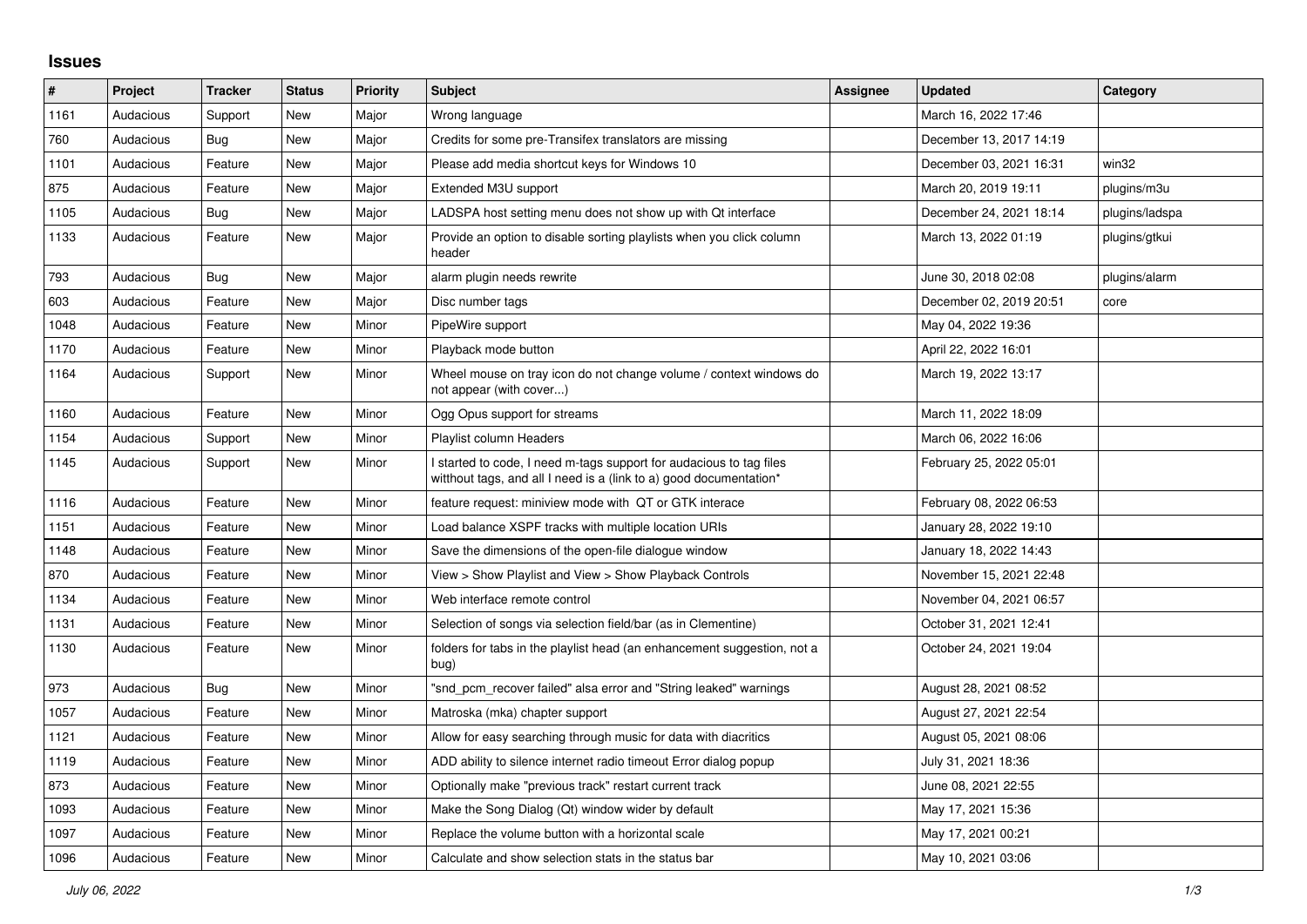| $\#$ | Project   | <b>Tracker</b> | <b>Status</b> | <b>Priority</b> | <b>Subject</b>                                                                                      | <b>Assignee</b> | <b>Updated</b>                      | Category            |
|------|-----------|----------------|---------------|-----------------|-----------------------------------------------------------------------------------------------------|-----------------|-------------------------------------|---------------------|
| 1099 | Audacious | Feature        | New           | Minor           | Per-track ReplayGain shouldn't be enabled by default                                                |                 | May 09, 2021 13:41                  |                     |
| 1095 | Audacious | Feature        | New           | Minor           | $Ctrl + Z / R$ to undo / redo changes to playlist                                                   |                 | May 07, 2021 18:42                  |                     |
| 1092 | Audacious | Feature        | New           | Minor           | Reread metadata on play option                                                                      |                 | April 30, 2021 03:35                |                     |
| 1091 | Audacious | Feature        | New           | Minor           | Built-in lyrics support                                                                             |                 | April 28, 2021 18:24                |                     |
| 196  | Audacious | Bug            | New           | Minor           | Wrong channel map when doing surround playback                                                      |                 | April 13, 2021 03:48                |                     |
| 883  | Audacious | Feature        | New           | Minor           | Consider adding USF plugin                                                                          |                 | April 07, 2021 01:00                |                     |
| 882  | Audacious | Feature        | New           | Minor           | Consider adding vgmstream plugin                                                                    |                 | April 07, 2021 00:47                |                     |
| 1071 | Audacious | Feature        | New           | Minor           | Linkage could be improved for packagers.                                                            |                 | March 31, 2021 00:32                |                     |
| 51   | Audacious | Feature        | New           | Minor           | Option to inhibit suspend                                                                           |                 | February 13, 2021 09:23             |                     |
| 1067 | Audacious | Feature        | New           | Minor           | Equalizer adjustments are coarse.                                                                   |                 | February 11, 2021 10:09             |                     |
| 1066 | Audacious | Feature        | New           | Minor           | Allow Equalizer window to be resized.                                                               |                 | February 11, 2021 10:05             |                     |
| 1058 | Audacious | Feature        | New           | Minor           | Allow changing the language/locale in settings                                                      |                 | January 30, 2021 18:11              |                     |
| 956  | Audacious | Feature        | New           | Minor           | Stream to chromecast                                                                                |                 | January 11, 2021 01:19              |                     |
| 1047 | Audacious | Feature        | New           | Minor           | Stop playing after any chosen track                                                                 |                 | December 29, 2020 01:23             |                     |
| 1013 | Audacious | Feature        | New           | Minor           | Request re Album Art using music file metatag                                                       |                 | August 03, 2020 22:48               |                     |
| 1011 | Audacious | Feature        | New           | Minor           | Visible separator of folders in the playlist                                                        |                 | July 18, 2020 16:10                 |                     |
| 996  | Audacious | Feature        | New           | Minor           | Refine playlists when searching (search all playlists)                                              |                 | June 16, 2020 09:58                 |                     |
| 995  | Audacious | Feature        | New           | Minor           | Add star rating to songs                                                                            |                 | June 16, 2020 09:56                 |                     |
| 987  | Audacious | Feature        | New           | Minor           | Closing of Search Library tool by same method as opening it                                         |                 | May 13, 2020 00:15                  |                     |
| 955  | Audacious | Feature        | New           | Minor           | Enqueue option                                                                                      |                 | April 09, 2020 03:54                |                     |
| 500  | Audacious | Feature        | New           | Minor           | fullscreen album art                                                                                |                 | April 08, 2020 19:17                |                     |
| 924  | Audacious | Feature        | New           | Minor           | Option to replace playlist contents by drag and drop                                                |                 | December 02, 2019 20:15             |                     |
| 918  | Audacious | Feature        | New           | Minor           | Replace libguess with libuchardet                                                                   |                 | November 19, 2019 05:50             |                     |
| 864  | Audacious | Feature        | New           | Minor           | Drag/drop songs into playlists displayed in the Playlist Manager                                    |                 | October 29, 2019 02:14              |                     |
| 908  | Audacious | Feature        | New           | Minor           | Use QtXml instead of libxml2                                                                        |                 | October 26, 2019 14:21              |                     |
| 907  | Audacious | Feature        | New           | Minor           | QtNetwork-based HTTP client                                                                         |                 | October 26, 2019 13:41              |                     |
| 899  | Audacious | Feature        | New           | Minor           | Album art (cover) as an additional columun in Qt version                                            |                 | August 28, 2019 10:20               |                     |
| 889  | Audacious | Feature        | New           | Minor           | Crossfade settings: is it possible to increase the upper limit?                                     |                 | May 18, 2019 20:49                  |                     |
| 784  | Audacious | Bug            | New           | Minor           | Audio jumps at the start of some tracks when playing CUE+TTA files                                  |                 | April 10, 2018 02:46                |                     |
| 859  | Audacious | <b>Bug</b>     | New           | Minor           | wsz skins cannot be used on Windows                                                                 |                 | January 01, 2020 02:48              | win32               |
| 969  | Audacious | Feature        | New           | Minor           | streamtuner plugin: Please add column-sortability, or at least sort<br>alphabetically by 1st column |                 | June 16, 2020 09:54                 | plugins/streamtuner |
| 975  | Audacious | Bug            | New           | Minor           | Segfault/leak on exit with streamtuner enabled                                                      |                 | Ariadne Conill   May 01, 2020 00:17 | plugins/streamtuner |